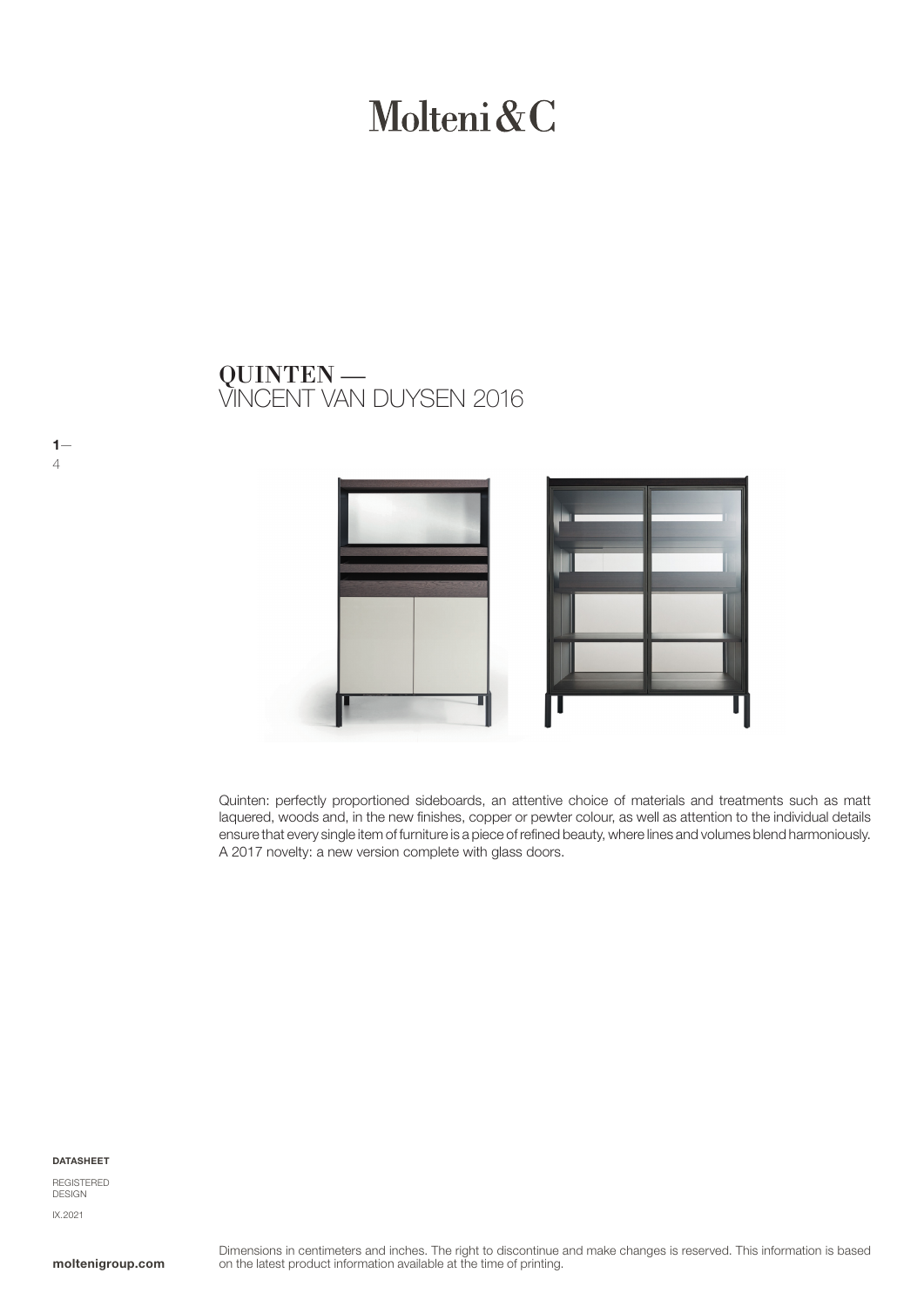## FINISHES

NOTES

- $\blacktriangleright$ The compartment with doors always has a finish in matt lacquer in the same colour as the doors and includes an internal shelf.
- Extractable trays can be accessorised with Eco Skin tray bottoms.
- Cupboards MQ15/94-MQ14/94- MQ15/12-MQ14/12 can be fitted with a spotlight under the top to light the open compartment.

 To indicate when ordering because it is recessed into the top.

BASE, SIDES, BACKS AND TRAY DIVIDERS FINISHES pewter colour paint copper paint

TRAYS AND TOPS FINISHES eucalyptus grey oak graphite oak

INTERNAL SHELF FINISHES matt lacquer colours in the Molteni colour range • smoked glass

DOOR FINISHES matt lacquer colours in the Molteni colour range • pewter colour paint copper paint

ECO SKIN BOTTOMS FOR TRAYS grey mink hemp ivory dark brown earth arctic taupe

• excluding<br>pewter colour and copper

## TECHNICAL INFORMATION

EXTERNAL COVERS, DOORS, SHELF AND INTERNAL PARTS Chipboard panel coverd in melamine facing painted in Molteni range colours.

TOP (TALL CUPBOARDS), TRAYS Chipboard panel covered in veneer of Eucalyptus (Eucalyptus globulus) or Oak (Quercus).

TOP (SHORT CUPBOARDS) Honeycomb panel covered with in veneer of Eucalyptus (Eucalyptus globulus) or Oak (Quercus).

STRUCTURAL BASE In painted steel.

GLASS SHELF Tempered smoky glass, 8 mm thick.

BRONZE MIRROR Silver bronze glass, 4 mm thick.

## GLASS DOORS

Frame in copper or pewter colour painted extruded aluminium with 4 mm tempered transparent extraclear glass.







## **DATASHEET**

**REGISTERED** DESIGN IX.2021

Dimensions in centimeters and inches. The right to discontinue and make changes is reserved. This information is based on the latest product information available at the time of printing.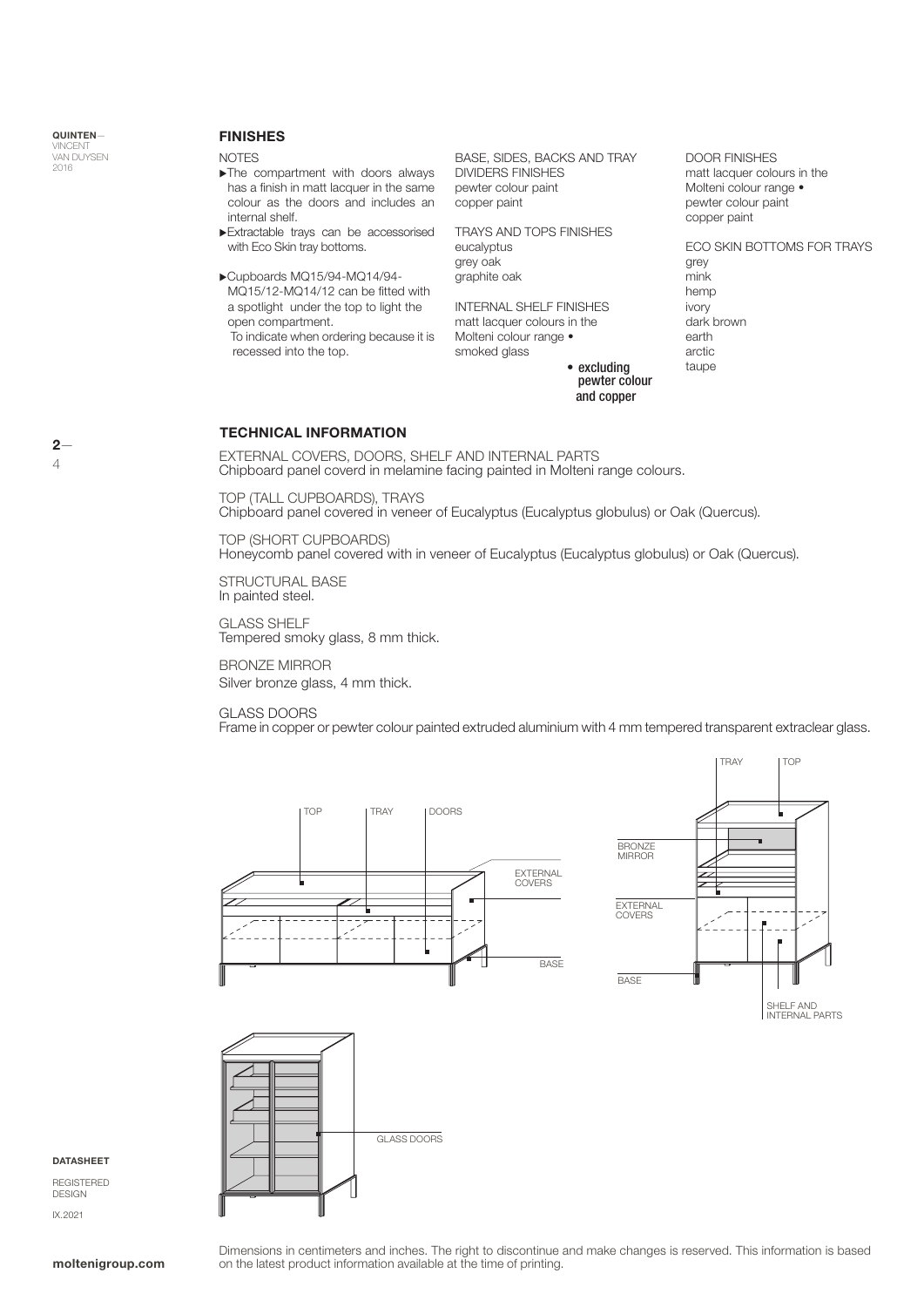QUINTEN— VINCENT<br>VAN DUYSEN<br>2016

## DIMENSIONS

pull-out tray cupboard **\***

**additional bottom in Eco Skin for pull-out trays \* \*\***

**dividers for pull-out trays** H 8,4 - 3 1/4" **\*\*** MQ08/21





## Molteni&C

3— 4

bronze mirror 94 37"  $\frac{50}{19^{5/8}}$ 150 59" **\*\* \*** MQ15/94 cupboards **\***





MQ15/12 150 59" **\*\* \* \* \*\*** cupboards bronze



W 85,9 D 43,6 W 39 3/4" D 17 1/8"

╱

W 113,9 D 43,6 W 44 7/8" D 17 1/8"

**CEQ15/12**

╱





**USB or magnetic rechargeable spotlight**

**EF1**

 $\overline{\phantom{a}}$ 

## DATASHEET

REGISTERED DESIGN IX.2021

moltenigroup.com

Dimensions in centimeters and inches. The right to discontinue and make changes is reserved. This information is based on the latest product information available at the time of printing.

**CEQ08/21 CEQ15/94**

W 100,9 D 35,8 W 39 3/4" D 14 1/8"

W 85,9 D 35,8

W 39 3/4" D 14 1/8"













W 100,9 D 43,6 W 39 3/4" D 17 1/8"